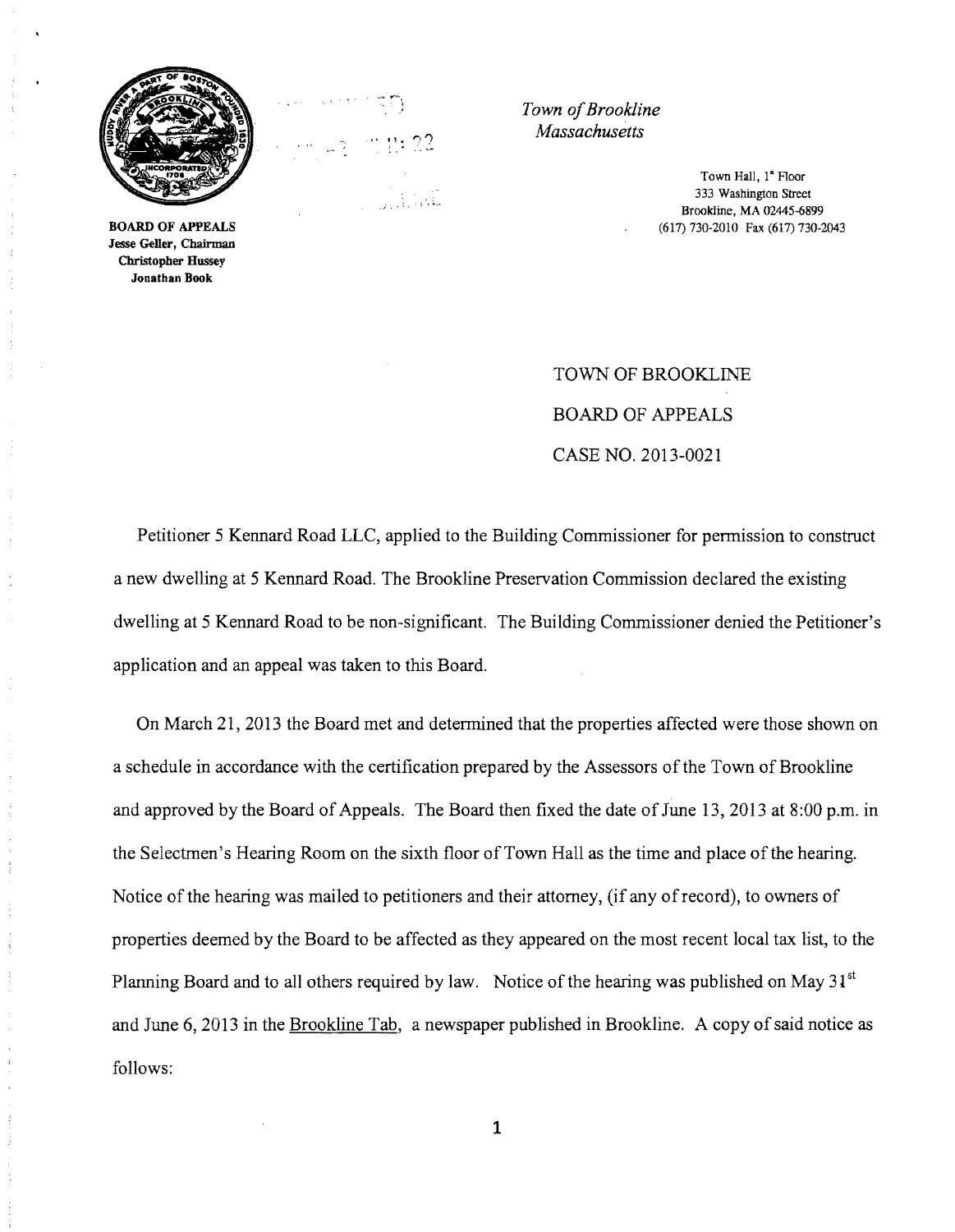# **TOWN OF BROOKLINE**

#### **MASSACHUSETTS**

# **BOARD OF APPEALS**

**Pursuant to M.G.L., C.39, sections 23A &23B, the Board of Appeals will conduct a public hearing to discuss the following case:** 

**Petitioner: 5 Kennard Road, LLC** 

**Owner: 5 Kennard Road, LLC** 

**Location of Premises: 5 Kennard Road** 

**Date of Hearing: June 13, 2013** 

**Time of Hearing: 8:00 p.m.** 

**Place of Hearing: Selectmen's Hearing Room,** 6th **Floor.** 

A public hearing will be held for a Special Permit from:

## **1. 5.09.2. a Design Review, special permit required.**

of the Zoning By-Law to construct a new dwelling, per plans at **5 Kennard Road.** 

Said premises is located in an S-10 (single family) residential zoning district.

*Hearings, once opened, may be continued by the Chair to a date and time certain. No further notice will be mailed to abutters or advertised in the TAB. Questions regarding whether a hearing has been continued, or the date and time of any hearing may be directed to the Zoning Administrator at 617-*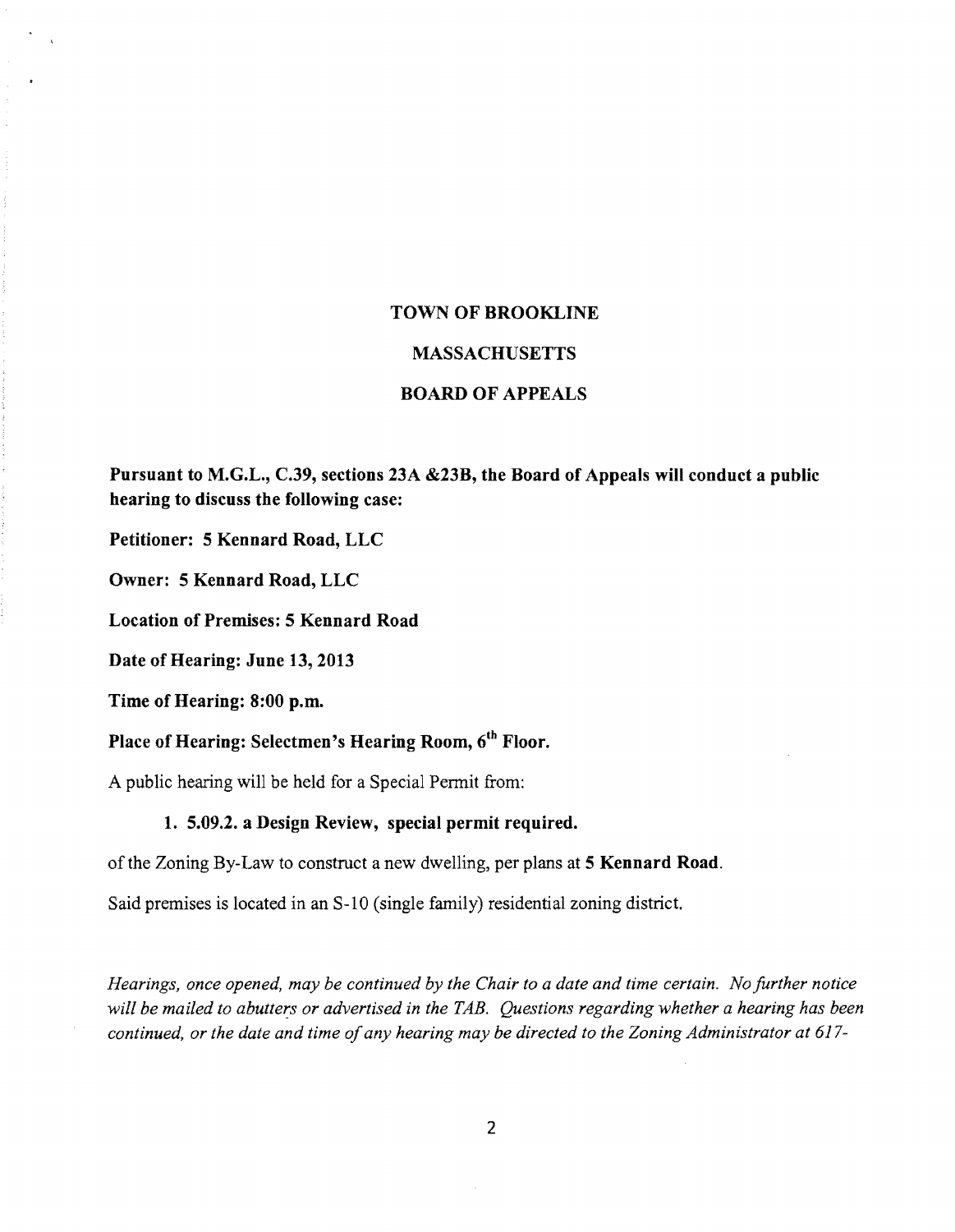*734-2134 or check meeting calendar at: http://calendars.town.brookline.ma.usIMasterTownCalandarl? FormID= 158.* 

 $\begin{array}{c} \begin{array}{c} \bullet \\ \bullet \\ \bullet \end{array} \end{array}$ 

 $\frac{1}{3}$ 

÷ ò.

The Town of Brookline does not discriminate on the basis of disability in admission to, access to, or *operations ofits programs, services or activities. Individuals who need auxiliary aids for effective communication in programs and services of the Town of Brookline are invited to make their needs known to the ADA Coordinator, Stephen Bressler, Town ofBrookline,* 11 *Pierce Street, Brookline, MA 02445. Telephone:* (617) *730-2330; TDD* (617) *730-2327.* 

#### Jesse Geller

### Christopher Hussey

#### Jonathan Book

At the time and place specified in the notice a public hearing was held by this Board. Members present were Chairman, Jesse Geller and Members Jonathan Book and Mark Zuroff.

The Petitioner was represented by Attorney Jacob Walters of Walters, Shannon & Jensen of Twenty-Seven Harvard Street in Brookline. Mr. Walters stated that the only relief required could be granted by a special permit, pursuant to Section 5.09.2.a ofthe Zoning By-Law. Mr. Walters stated that the petitioner is seeking to demolish the existing dwelling and construct a new dwelling at 5 Kennard Road. Mr. Walters added that because the new dwelling was within 100 feet of Boylston Street, design review was required. Mr. Walters added that the proposed dwelling meets all the dimensional and other requirements of the Zoning By-Law. Mr. Walters stated that the Planning Board asked the petitioner to make some changes to the design at the first hearing and as a result the petitioner made the changes requested by the Planning Board. At a second hearing before the Planning Board, that Board voted unanimously to recommend approval. Specifically the Planning Board found the revised design to be attractive and appropriate for the neighborhood. The Planning Board also found the new dwelling would not adversely affect any existing trees or landscaping, that the dwelling would fit with the surrounding houses and that there would be little or no impact upon the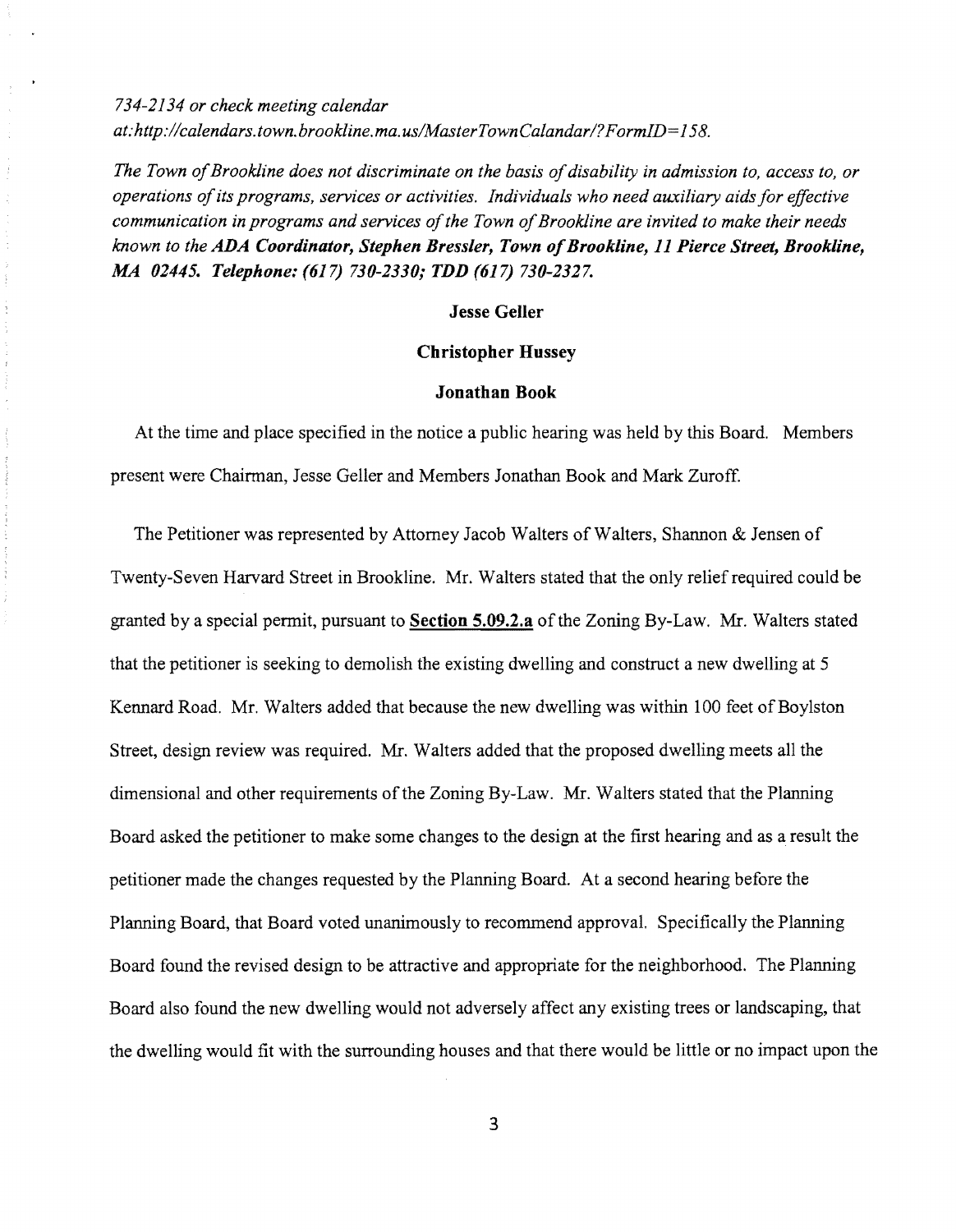neighborhood. Mr. Walters then addressed Section 9.05 of the Zoning By-Law and stated that the Special Pennit being sought complied with the conditions cited by **Section** 905, specifically the site is appropriate for the proposed addition, the use will not adversely affect the neighborhood and will not create a nuisance to anyone. Mr. Walters concluded by noting that the neighbors had been fully informed of the details of the proposed dwelling and were not opposed.

The Chairman asked if any members of the public wished to be heard in favor or in opposition to the proposal. No one wished to be heard.

The Chairman then called upon Lara Curtis-Hayes, to speak on behalf of the Planning Board. Ms. Curtis-Hayes stated that the Planning Board was supportive of the proposed new dwelling, finding it would have no impact upon the neighborhood. Ms. Curtin-Hayes concluded by stating that the Planning Board recommended approval of the petition, subject to the following conditions:

- 1. Prior to the issuance of a building permit, a final site plan, including a proposed landscaping plan, indicating materials to be used for retaining walls, shall be submitted to the Assistant Director of Regulatory Planning for review and approval.
- 2. Prior to the issuance of a building permit, final building elevations, indicating all materials and window details shall be submitted to the Assistant Director of Regulatory Planning for review and approval.
- 3. Prior to the issuance of a building permit, the applicants shall submit to the Building Commissioner for review and approval for conformance to the Board of Appeals decision, a) a final site plan, stamped and signed by a registered engineer or land surveyor, and b) final building elevations stamped and signed by a registered architect, and c) evidence that the Board of Appeals decision has been recorded with the Registry of Deeds.

4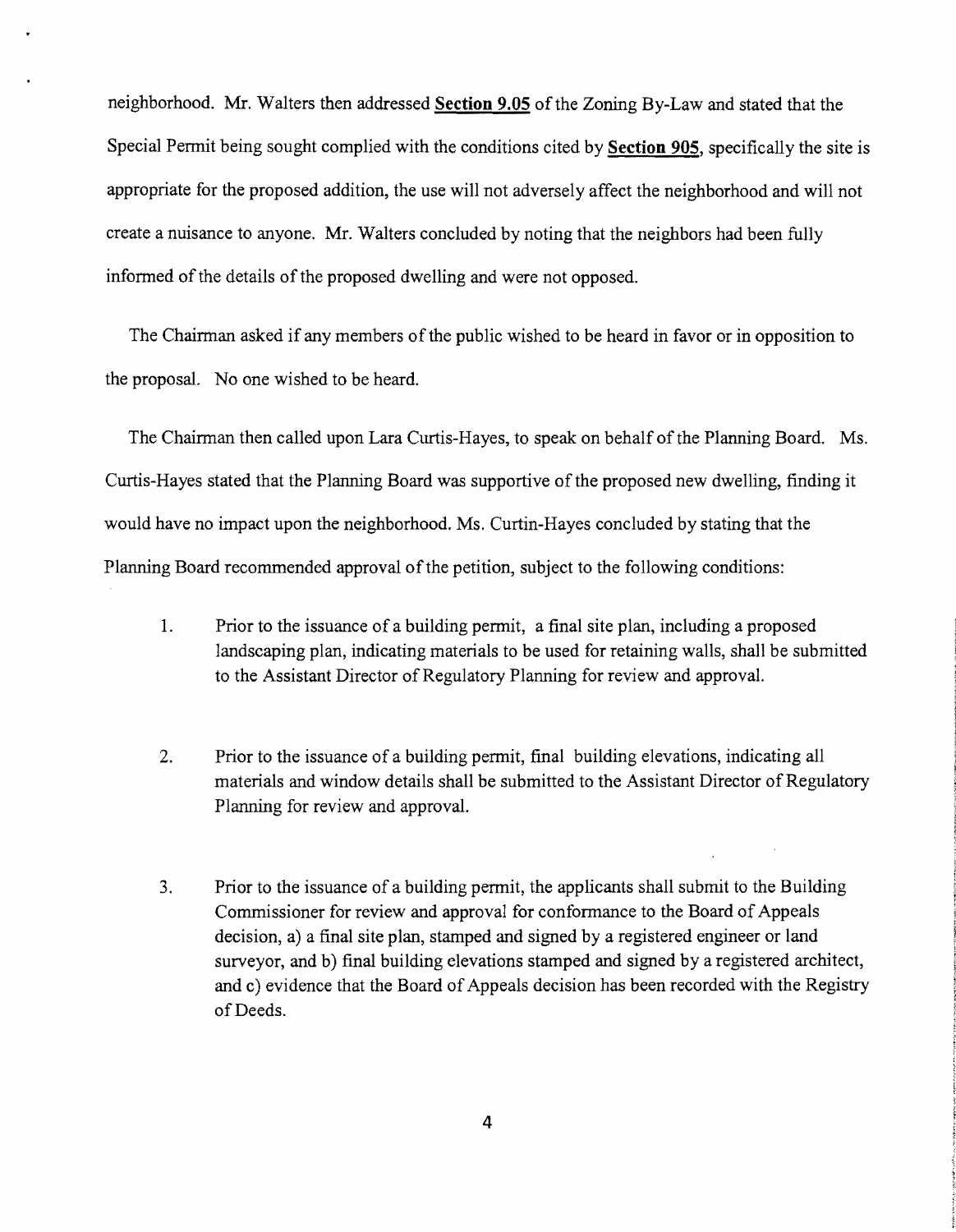The Chairman then called upon Michael Yanovitch, Chief Building Inspector, to speak on behalf of the Brookline Building Department. Mr. Yanovitch stated that the proposed dwelling only required relief due to its proximity to Boylston Street but otherwise was fully compliant with the Zoning By-Law. Mr. Yanovitch concluded that the dwelling was appropriate for the neighborhood, appeared well designed and had the support of the Building Department.

The Chairman closed the hearing and the Board began its deliberations. All the Members of the Board indicated that the relief sought was appropriate under the circumstances and specifically found that the grounds for issuance of the Special Permits were in compliance with **Section 9.05** of the Zoning By-Law.

The Board, having heard all testimony, and after review of the plans submitted, voted unanimously, to grant a special permit under **Section 5.09.2.a and Section 9.05** of the Zoning By-Law to allow the proposed dwelling with the following conditions:

- **1. Prior to the issuance of a building permit, a final site plan, including a proposed landscaping plan, indicating materials to be used for retaining walls, shall be submitted to the Assistant Director of Regulatory Planning for review and approval.**
- **2. Prior to the issuance of a building permit, final building elevations, indicating all materials and window details shall be submitted to the Assistant Director of Regulatory Planning for review and approval.**
- **3. Prior to the issuance of a building permit, the applicants shall submit to the Building Commissioner for review and approval for conformance to the Board of Appeals decision, a) a final site plan, stamped and signed by a registered engineer or land surveyor, and b) rmal building elevations stamped and signed by a registered architect, and c) evidence that the Board of Appeals decision has been recorded with the Registry of Deeds.**